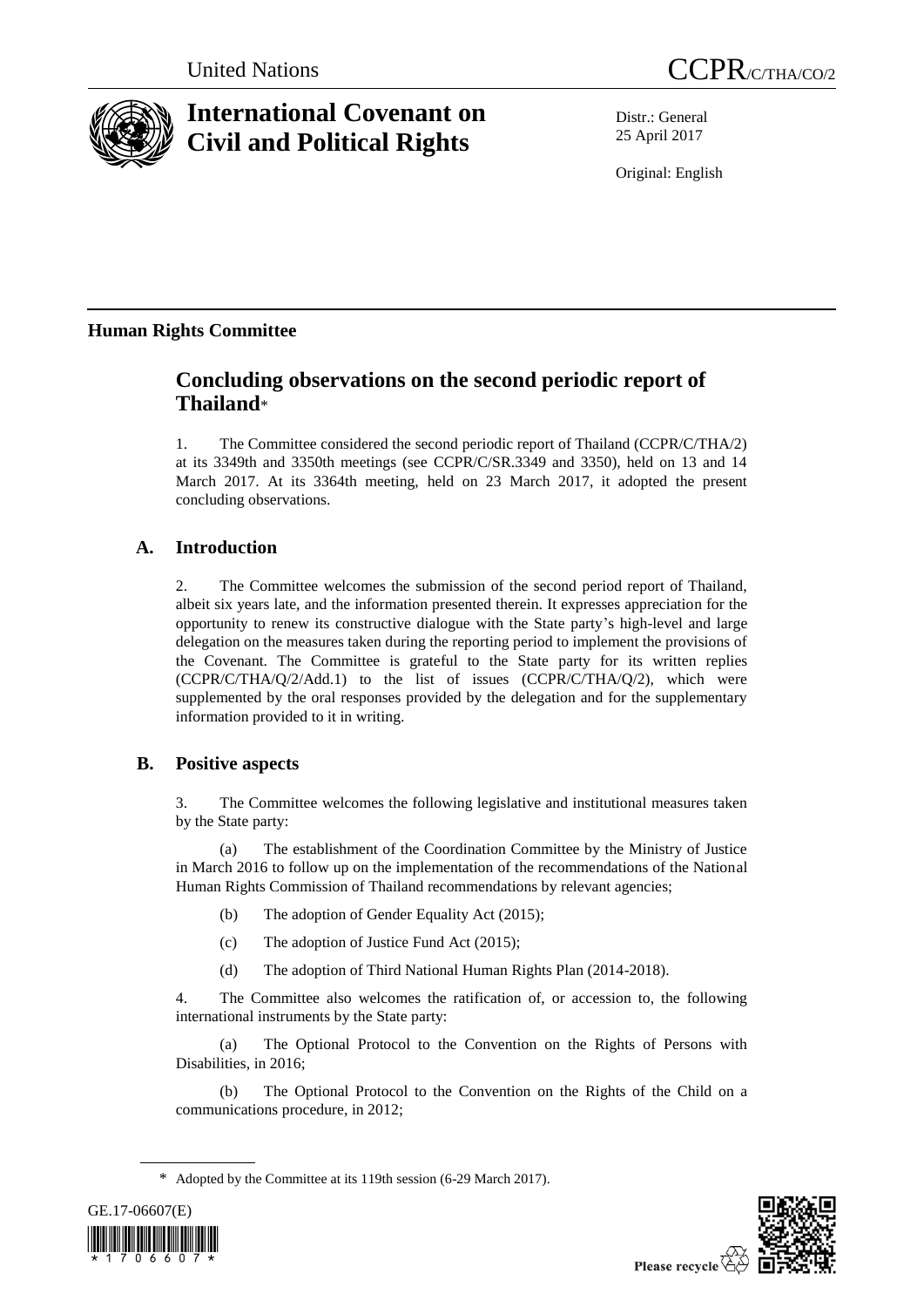(c) The Convention on the Rights of Persons with Disabilities, in 2008;

(d) The Convention against Torture and Other Cruel, Inhuman or Degrading Treatment or Punishment, in 2007.

## **C. Principal matters of concern and recommendations**

## **Interpretative declarations on and derogations from the Covenant during a state of emergency**

5. The Committee notes the withdrawal of the interpretative declarations concerning articles 6 (5) and 9 (3) of the Covenant. However it also notes that the State party still maintains its interpretative declarations concerning articles 1 (1) and 20. The Committee regrets that, as a result of the declaration of martial law in 2014, derogations from articles 12 (1), 14 (5), 19 and 21 do not seem to comply with the rationale and the scope of the provisions established by article 4 of the Covenant and general comment No. 29 (2011) on derogations from provisions of the Covenant during a state of emergency. The Committee is concerned that, while those derogations raise many concerns about their compatibility with the Covenant, they have not been lifted and continue to be applied, partly by virtue of the emergency decree of 2005 (in the southern border provinces) and martial law (in 31 provinces) (arts. 2 and 4).

6. **The State party should consider revoking its derogations from articles 12 (1), 14 (5), 19 and 21, with a view to ensuring the full and effective application of the Covenant. In any case, the State party should ensure that any derogation is fully compatible with the provisions of article 4 of the Covenant as interpreted in general comment No. 29.** 

## **Constitutional and legal framework**

7. The Committee is concerned about certain provisions of the interim Constitution of 2014, such as those in sections 44, 47 and 48, and the order issued by the National Council for Peace and Order under section 44, which limit access to effective remedies and may lead to immunity of the National Council for Peace and Order for serious human rights violations. It is particularly concerned about section 44, which has often been used to issue orders restricting rights under the Covenant. It is also concerned about section 279 of the new draft Constitution, which would continue to provide immunity to the National Council for Peace and Order for its acts, announcements and orders (art. 2).

8. **The State party should review all measures adopted under the interim Constitution of 2014, in particular under sections 44, 47 and 48, in the light of its obligations under the Covenant, and make sure that all measures to be adopted under the new draft Constitution, including section 279, will be consistent with its obligations under the Covenant, including the obligation to provide effective remedies to victims of human rights violations.** 

### **National human rights institution**

9. While acknowledging the important work of the National Human Rights Commission of Thailand, the Committee regrets that it was downgraded to "B" status by the accreditation committee of the Global Alliance of National Human Rights Institutions. The Committee is concerned about the transparency of the process for selecting of members of the Commission (art. 2).

10. **The State party should ensure that the Commission is able to carry out its mandate effectively and independently, and in full conformity with the principles relating to the status of national institutions for the promotion and protection of human rights (the Paris Principles).**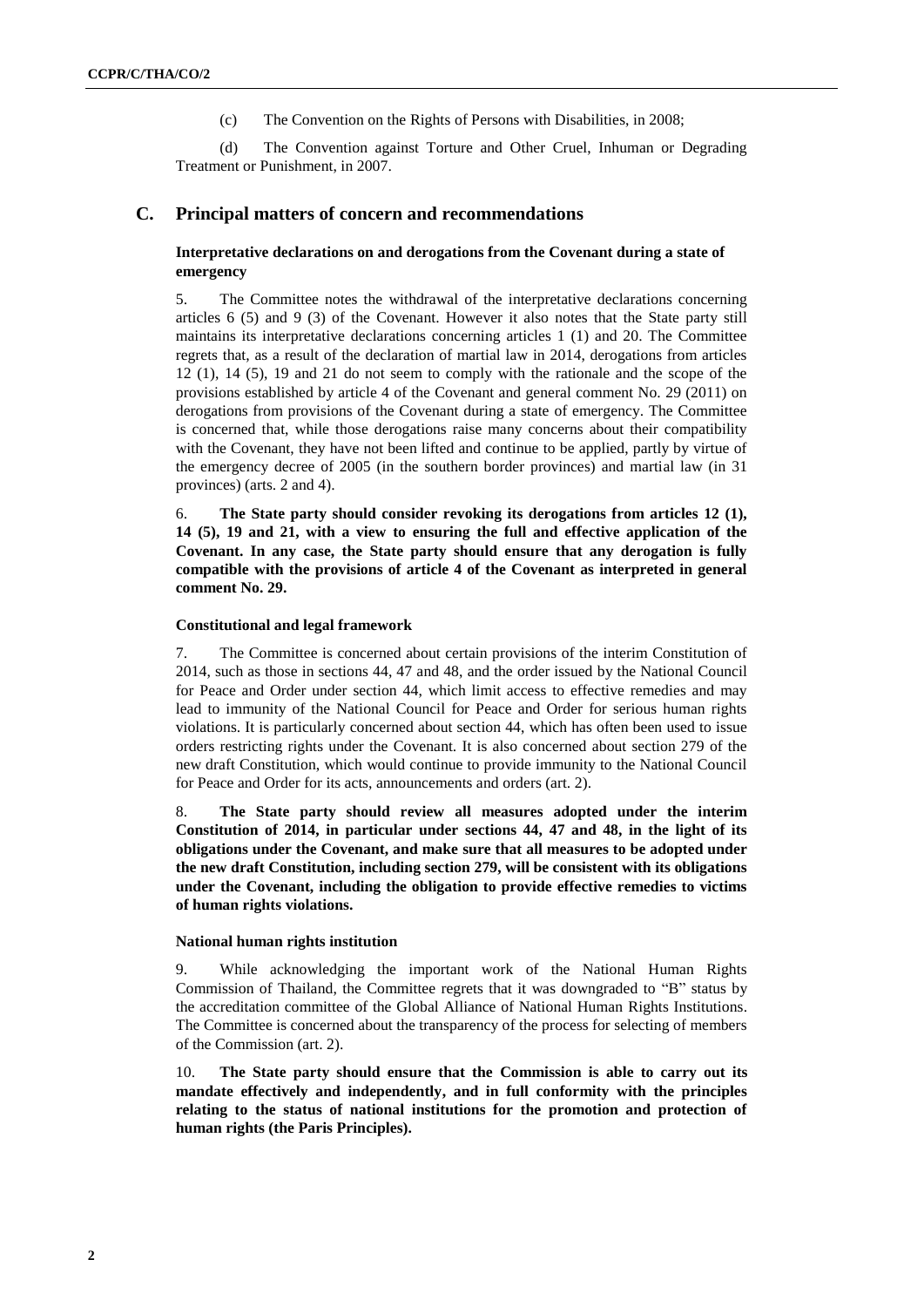#### **Non-discrimination**

11. While welcoming the Gender Equality Act (2015) and the State party's efforts to prevent and address discrimination on the basis of gender and sexual orientation, the Committee notes with concern that section 17 of such Act allows for exceptions to gender discrimination on grounds of religion and national security. It is also concerned about reports of discrimination and violence against lesbian, gay, bisexual, transgender, intersex, indigenous and stateless people, and about reports of travel restrictions on migrants who have regularized their status (arts. 2-3, 12 and 26).

12. **The State party should ensure full protection against discrimination and in particular, consider amending the Gender Equality Act (2015) to eliminate any limitation on the protection against gender-based discrimination. The State party should intensify measures to ensure that lesbian, gay, bisexual, transgender, intersex, indigenous and stateless people and migrants do not suffer from discrimination and violence.** 

#### **Violence against women**

13. The Committee is concerned about reports of high rates of domestic violence against women, which is largely underreported, as it is considered a private affair, and about the risk of impunity for perpetrators arising from the possibility of ending criminal proceedings upon settlement by the parties, which may put victims under pressure not to pursue their rights (arts. 2-3, 6-7 and 26).

14. **The State party should redouble its efforts to prevent and address all forms of violence against women, including by:**

(a) **Encouraging the reporting of such violence, establishing an effective complaints mechanism and ensuring that cases of violence against women are thoroughly investigated, perpetrators prosecuted and, if convicted, punished with appropriate sanctions. Victims should have access to effective remedies and means of protection;**

(b) **Amending provisions allowing termination of criminal proceedings upon settlement by the parties to ensure their compatibility with the Covenant;**

(c) **Continuing to carry out awareness-raising campaigns to raise awareness among the population about the unacceptability of violence against women, and increase the training and capacity-building for police forces, prosecutors and judges.**

#### **Equal rights of men and women**

15. The Committee is concerned about the prevalence of gender biases and stereotypes and about the limited participation of women in political life and in the private and public sectors, including the police force (arts. 2-3 and 26).

16. **The State party should strengthen its efforts to increase the participation of women, particularly in high-level and managerial positions, in political life and the private and public sectors, if necessary, through temporary special measures that give full effect to the provisions of the Covenant. The State party should also continue strengthening measures to raise awareness and eliminate gender biases and stereotypes.**

### **Death penalty**

17. While welcoming the de facto moratorium on executions, the Committee reiterates its concern that domestic law punishes with the death penalty crimes relating to corruption, bribery and drugs, which do not meet the threshold of the "most serious crimes" within the meaning of article 6 (2) of the Covenant. The Committee is also concerned about the large number of cases in which the death penalty has been imposed (arts. 6-7).

18. **The State party should consider abolishing the death penalty and acceding to the Second Optional Protocol to the Covenant, aiming at the abolition of the death penalty. If the death penalty is maintained, the State should take all measures**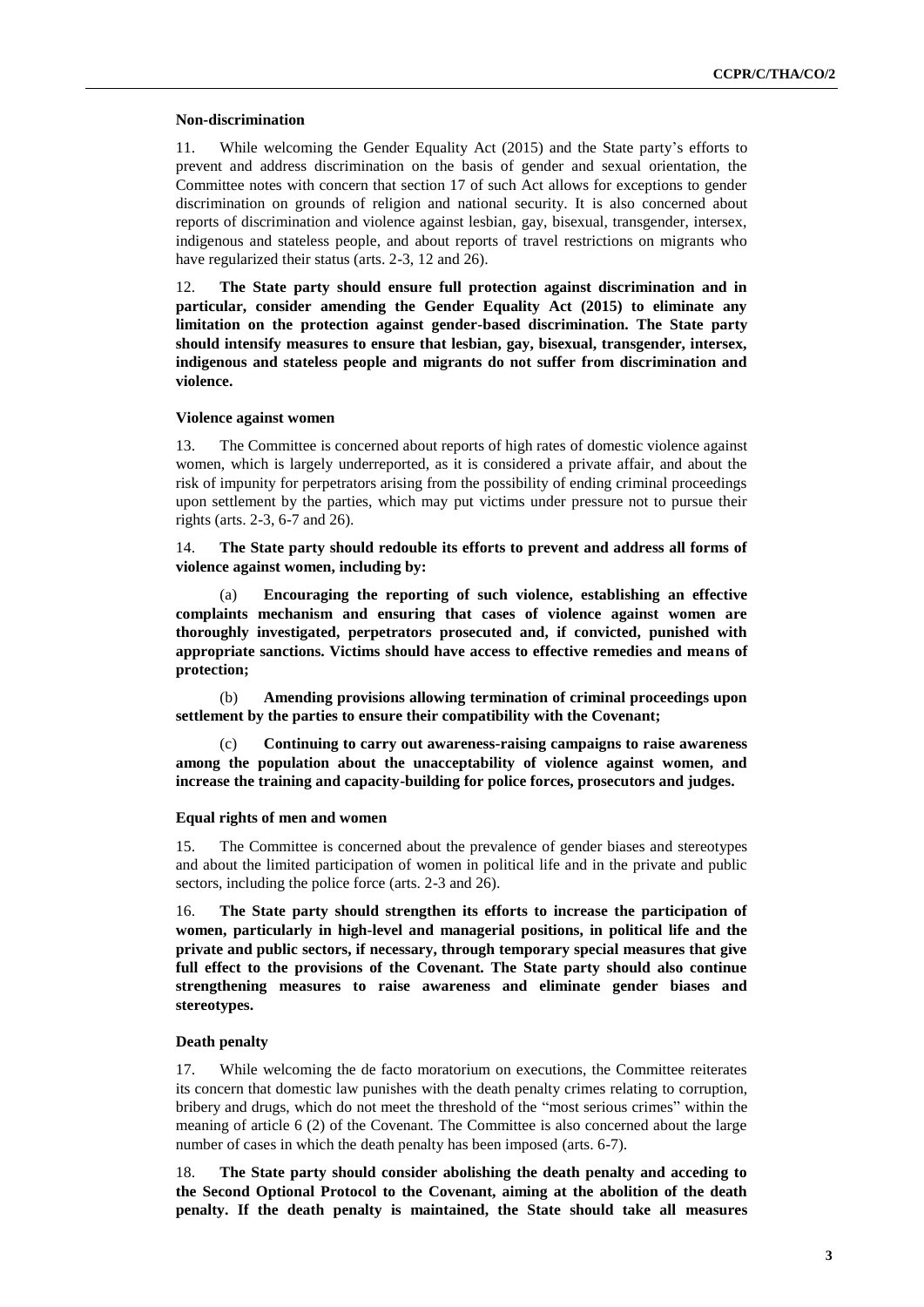## **necessary, including legislative action, to ensure that it is limited to the most serious crimes, such as acts carried out with the intention of killing.**

#### **Extrajudicial killings, enforced disappearances and torture**

19. The Committee remains concerned that the State party's criminal legislation does not adequately ensure that acts of torture and enforced disappearance, as stated in the Covenant and other internationally established standards, are fully criminalized. The Committee regrets the delay in enacting the draft act on prevention and suppression of torture and enforced disappearance (arts. 2, 6-7, 9-10 and 16).

## 20. **The State party should ensure that legislation fully complies with the Covenant, in particular by prohibiting torture and enforced disappearance in accordance with the Covenant and international standards. The State party should expeditiously enact a law on the prevention and suppression of torture and enforced disappearances.**

21. The Committee is particularly concerned about reports of torture and other illtreatment, extrajudicial executions and enforced disappearances against, inter alia, human rights defenders, including in the context of the southern border provinces. The Committee remains concerned about widespread impunity for those crimes and the slow progress in investigating such cases, including cases of the shooting of civilians during the political violence of 2010, the enforced disappearances of Somchai Neelapaijit and Porlajee "Billy" Rakchongcharoen and the torture endured by Kritsuda Khunasen (arts. 2, 6-7, 9-10 and 16).

## 22. **The State party should:**

(a) **Ensure that cases are reported and that prompt, impartial and thorough investigations are carried out into all allegations and complaints concerning the unlawful and excessive use of force by law enforcement officials and the military, including torture, enforced disappearances and extrajudicial killings, including in the context of the southern border provinces. It should also ensure that perpetrators are prosecuted and, if convicted, punished with appropriate sanctions;**

(b) **Provide the truth about the circumstances of those crimes and, in cases of enforced disappearances, clarify the fate or whereabouts of the victims and ensure that their relatives are informed about the progress and the results of investigations;**

(c) **Ensure that the victims are provided with full reparation, including satisfaction and guarantees of non-repetition;**

(d) **Amend the Martial Law Act, Emergency Decree and Order 3/2015 to ensure that they comply with all the provisions of the Covenant, including with the guarantees against incommunicado detention enumerated in the Committee's general comment No. 35 (2014) on liberty and security of person. The State party should also amend criteria with a view to lifting the Martial Law and Emergency Decree in the provinces currently under them without undue delay;**

(e) **Promptly set up an independent mechanism for the prevention and suppression of torture and enforced disappearances;**

(f) **Reinforce the training of law enforcement officials and military personnel on full respect for human rights, including on the appropriate use of force and on the eradication of torture and ill-treatment, ensuring that all training materials are in line with the Covenant and the United Nations Basic Principles on the Use of Force and Firearms by Law Enforcement Officials.** 

#### **Trafficking and forced labour**

23. While taking note of the significant efforts undertaken to address trafficking and forced labour, the Committee remains concerned that trafficking in persons and forced labour remain and give rise to significant problems, particularly regarding sexual exploitation, fishing, agriculture and domestic work. It is concerned about reports on child labour and the exploitation of vulnerable people, such as irregular migrants and indigenous peoples. It is further concerned about reports of victims of trafficking being deported without being effectively screened for an assessment of their protection needs, and about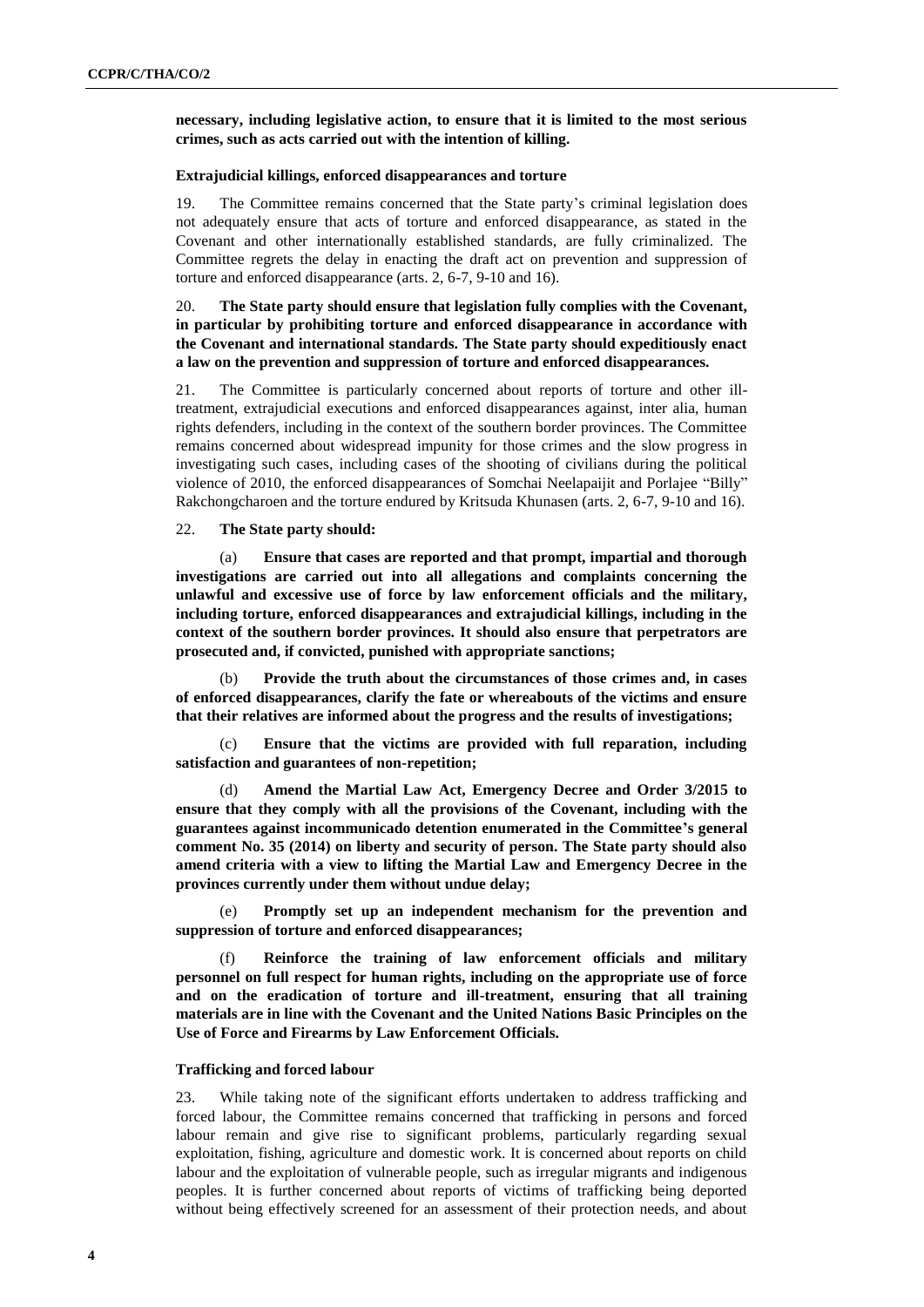the premature collection of their testimonies in order to facilitate prompt deportation (arts. 7-8 and 24).

24. **The State party should strengthen its efforts to effectively combat trafficking in persons and forced labour, inter alia, by:**

(a) **Strengthening preventive measures;**

(b) **Increasing victim identification, systematically investigating allegations and complaints, and prosecuting and punishing those responsible;** 

(c) **Providing victims with effective protection, assistance and remedies and by strengthening its screening and testimony collections processes.** 

## **Right to liberty and security of the person and humane treatment of persons deprived of their liberty**

25. The Committee is concerned about reports of the arbitrary detention of hundreds of individuals exercising their right to assembly and/or freedom of expression for "attitude adjustments" after the 2014 coup, and that such individuals were reportedly often detained without charge and held incommunicado at undisclosed places of detention for periods of up to seven days, with no judicial oversight or safeguards against ill-treatment and without access to a lawyer. It is further concerned that upon release, detainees were reportedly compelled to sign a written agreement not to travel abroad and refrain from expressing political views, and that failure to comply involved the risk of up to two years of imprisonment. Finally, the Committee is concerned about the practice of detaining without charge and without habeas corpus criminal suspects for long periods of time, which can reach 30 days in cases before civilian courts and 84 days in cases before military courts (arts. 7, 9-10, 12, 14, 19 and 21).

26. **The State party should immediately release all victims of arbitrary detention and provide them with full reparation. It should also bring its legislation and practices into compliance with article 9 of the Covenant, taking into account the Committee's general comment No. 35.** 

### **Rights of aliens**

27. While welcoming the State party's important efforts at hosting refugees and its decision to establish a screening mechanism for asylum seekers, the Committee is concerned about reports of deportations and forcible returns without review or adequate assessment of the protection needs of refugees, asylum seekers and other people in need of international protection, including Uighur and Rohingya people, and insufficient guarantees against non-refoulement (arts. 6-7 and 13).

28. **The State party should ensure in law and practice that people in need of international protection are not returned to a country where there are substantial grounds for believing that there is a real risk of irreparable harm, such as that set out in articles 6 and 7 of the Covenant. It should also ensure the speedy establishment of a screening mechanism, and that all persons applying for international protection are given access to a fair and effective procedure that results in individualized determinations of their right to protection needs against non-refoulement under the Covenant, including the provision of legal aid where the interests of justice so require.** 

29. The Committee is concerned about reports indicating that undocumented migrants, asylum seekers and refugees are detained for long periods and without contact with their embassies, counsel or civil society organizations. While the Committee notes the efforts of the State party to improve the conditions in immigration detention centres, it is concerned about reports of overcrowded cells, lack of adequate health services, poor sanitation facilities, inadequate food and water, and incidents of violence. It is also concerned about reports of children being detained and separated from their relatives without access to school and placed in cells with adult detainees, where they are at risk of physical and sexual abuse (arts. 2, 6, 9-10, 24 and 26).

## 30. **The State party should:**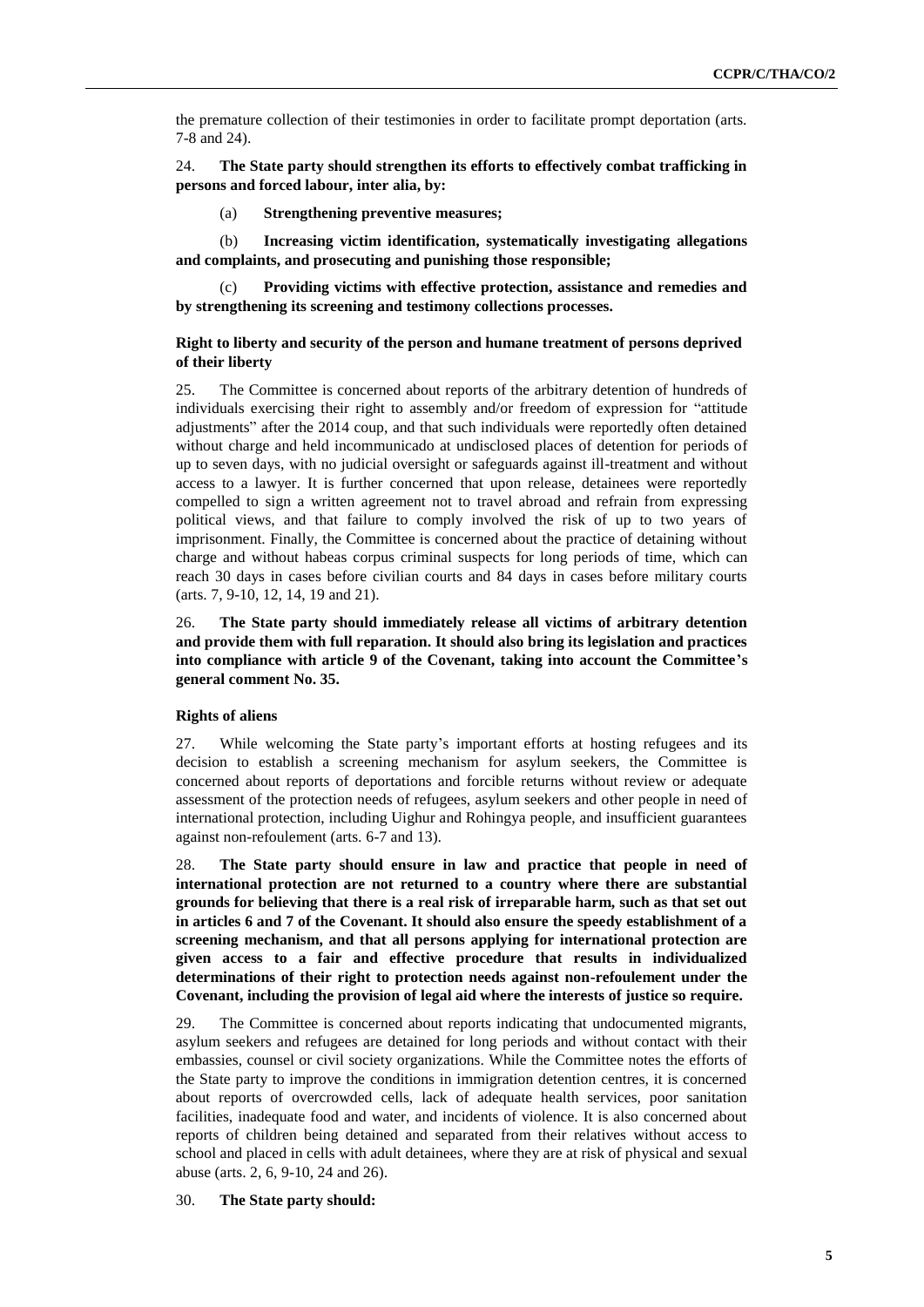(a) **Refrain from detaining refugees, asylum seekers and migrants and implement alternatives to detention, including before deportation. In cases where the individual is detained, the State party should ensure that the detention is based on individual circumstances that are reasonable, necessary and proportionate, and that the cases are reassessed over time. There should also be effective access to judicial review;**

(b) **Ensure that children are not deprived of liberty except as a measure of last resort and for the shortest appropriate period of time, taking into account their best interests as a primary concern, and that they are segregated from adult detainees who are not their family members;**

(c) **Ensure that the living conditions in immigration detention centres are in compliance with the Covenant.** 

#### **Right to a fair trial and military courts**

31. While taking note of Order 55/2016, which transfers jurisdiction for offences committed by civilians on 12 September 2016 and thereafter from military to civilian courts, the Committee remains concerned about reports of hundreds of ongoing cases and arrest warrants against civilians that remain to be adjudicated before the military jurisdiction, as well as civilians who were convicted by military courts and did not enjoy the right of appeal. It is also concerned about reports that all guarantees provided for by article 14 of the Covenant are not implemented during trials by the military courts (art. 14).

32. **The State party should ensure that all trials before military courts are exceptional and take place under conditions that genuinely afford the full guarantees stipulated in article 14 of the Covenant and Committee's general comment No. 32 (2007) on the right to equality before courts and tribunals and to a fair trial. It should take the measures necessary to accept transfer requests from military courts for offences committed prior to 12 September 2016, transfer all such pending cases to civilian courts and provide the opportunity for appeal in civilian courts of cases involving civilians already adjudicated under military jurisdiction.** 

#### **Conditions of detention**

33. The Committee remains concerned about the high levels of overcrowding and poor conditions in many places of detention, including poor sanitation and hygiene conditions, lack of access to health care, lack of adequate food and water and the stigmatization of certain detainees. It is also concerned about reports of excessive use of restraining devices, such as shackles, and sexual harassment (arts. 7 and 10).

34. **The State party should continue to strengthen its efforts to improve conditions of detention by taking practical measures to reduce overcrowding, particularly by promoting alternatives to detention. It should also increase efforts to guarantee the right of detainees to be treated with humanity and dignity and ensure that conditions of detention in all of the country's prisons are compatible with the United Nations Standard Minimum Rules for the Treatment of Prisoners (the Nelson Mandela Rules).**

#### **Freedom of expression**

35. The Committee is concerned about reports of the severe and arbitrary restrictions imposed on the right to freedom of opinion and expression in the State party's legislation, including in the Criminal Code, the Computer Crimes Act (2007), Order 3/2015, and the restrictions imposed through section 44 of the interim Constitution. It is also concerned about criminal proceedings, especially criminal defamation charges, brought against human rights defenders, activists, journalists and other individuals under the above-mentioned legislation, and about reports of the suppression of debate and campaigning, and criminal charges against individuals during the run-up to the Constitutional referendum in 2016 (arts. 19 and 25).

36. **The State party should take all measures necessary to guarantee the enjoyment of freedom of opinion and expression in all their forms, in accordance with article 19**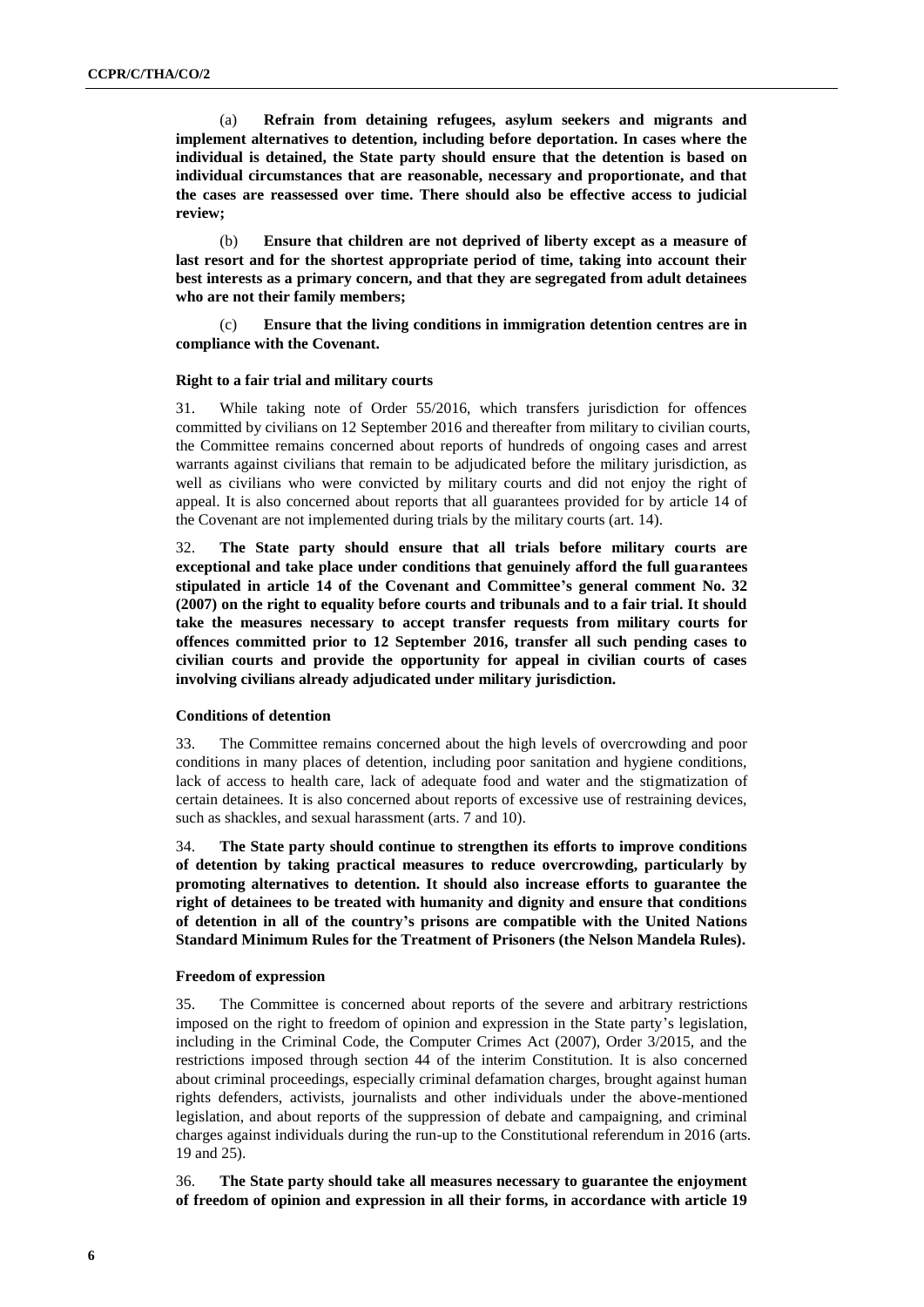**of the Covenant. Any restriction should comply with the strict requirements of article 19 (3), as further developed in the Committee's general comment No. 34 (2011) on the freedoms of opinion and expression, including the strict tests of necessity and proportionality. It should also consider decriminalizing defamation and, in any case, countenance the application of criminal law only in the most serious of cases, bearing in mind that imprisonment is never an appropriate penalty for defamation. The State party should also refrain from using its criminal provisions, including the Computer Crimes Act (2007), the Sedition Act and other regulations, as tools to suppress the expression of critical and dissenting opinions. It should take all measures to end prosecutions against those charged for exercising their freedom of opinion and expression during the constitutional referendum, and provide appropriate training to judges, prosecutors and law enforcement personnel regarding protection of freedom of expression and opinion.** 

#### **Lese-majesty**

37. The Committee is concerned that criticism and dissention regarding the royal family is punishable with a sentence of 3-15 years' imprisonment, about reports of a sharp increase in the number of people detained and prosecuted for the crime of lese-majesty since the military coup and about extreme sentencing practices, which result in dozens of years of imprisonment in some cases (art. 19).

38. **The State party should review article 112 of the Criminal Code, on publicly offending the royal family, to bring it into line with article 19 of the Covenant. Pursuant to its general comment No. 34, the Committee reiterates that the imprisonment of persons for exercising their freedom of expression violates article 19.**

#### **Peaceful assembly**

39. The Committee is concerned about the excessive restrictions imposed on the freedom of peaceful assembly since the military coup of 2014, in particular the strict banning of any public gathering of more than five people and political gatherings of more than four people. It is also concerned about the provisions of the Public Assembly Act (2015) that establish criminal penalties for failing to provide prior notification to authorities regarding the organization of peaceful assemblies. The Committee is particularly concerned about the arrest of hundreds of people for having organized or taken part in peaceful gatherings (art. 21).

40. **The State party should effectively guarantee and protect the freedom of peaceful assembly and avoid restrictions that do not respond to the requirements under article 4 of the Covenant. In particular, it should refrain from imposing detention on individuals who are exercising their rights and who do not present a serious risk to national security or public safety.** 

### **Statelessness**

41. While acknowledging the progress made by the State party since the adoption of the Civil Registration Act of 2008, its regulations on birth and late registration of children, and its commitments to eliminating statelessness by 2024, the Committee is still concerned about the high number of stateless people, in particular among indigenous peoples and ethnic minorities, which has a detrimental impact on access to basic services such as education for children and leads to an increased vulnerability to becoming involved in criminal trafficking and prostitution networks (arts. 2, 24 and 26-27).

## 42. **The State party should strengthen its efforts to reduce statelessness and, in particular:**

(a) **Ensure that rural and isolated populations are informed of and have access to the procedures relating to the acquisition of nationality;** 

(b) **Ensure the promotion and protection of rights of stateless persons and provide primary education to children and protection against trafficking.**